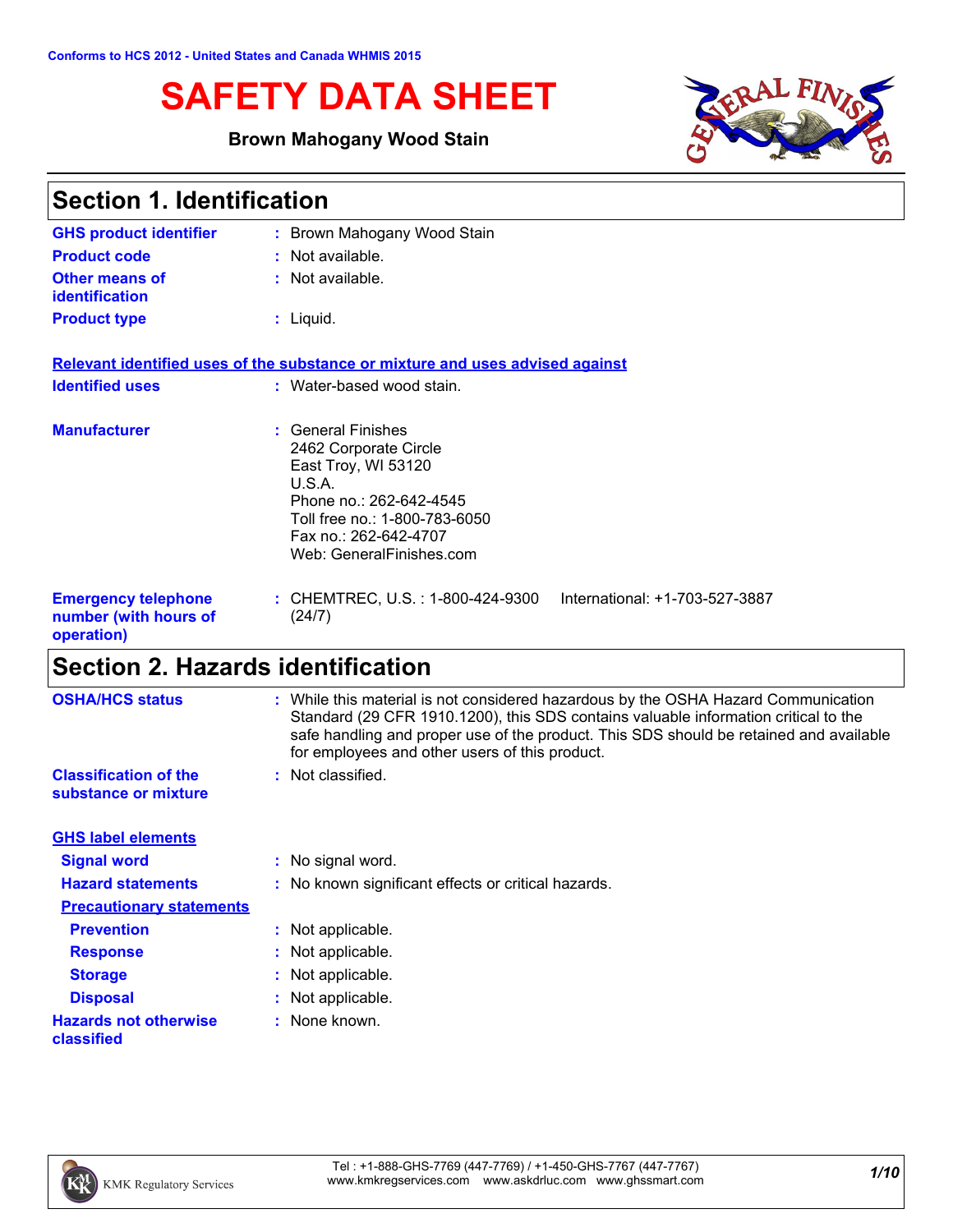

### **Section 3. Composition/information on ingredients**

**Substance/mixture :**

Mixture

**:** Not available.

- **Other means of identification**
- Propane-1,2-diol ≥1 ≤3 57-55-6 **Ingredient name % CAS number**

Any concentration shown as a range is to protect confidentiality or is due to batch variation.

**There are no additional ingredients present which, within the current knowledge of the supplier and in the concentrations applicable, are classified as hazardous to health or the environment and hence require reporting in this section.**

**Occupational exposure limits, if available, are listed in Section 8.**

### **Section 4. First aid measures**

**Description of necessary first aid measures**

| <b>Eye contact</b>  | : Immediately flush eyes with plenty of water, occasionally lifting the upper and lower<br>eyelids. Check for and remove any contact lenses. Get medical attention if irritation<br>occurs.                                                                                                                                                            |
|---------------------|--------------------------------------------------------------------------------------------------------------------------------------------------------------------------------------------------------------------------------------------------------------------------------------------------------------------------------------------------------|
| <b>Inhalation</b>   | : Remove victim to fresh air and keep at rest in a position comfortable for breathing. Get<br>medical attention if symptoms occur.                                                                                                                                                                                                                     |
| <b>Skin contact</b> | : Flush contaminated skin with plenty of water. Get medical attention if symptoms occur.                                                                                                                                                                                                                                                               |
| <b>Ingestion</b>    | : Wash out mouth with water. Remove victim to fresh air and keep at rest in a position<br>comfortable for breathing. If material has been swallowed and the exposed person is<br>conscious, give small quantities of water to drink. Do not induce vomiting unless<br>directed to do so by medical personnel. Get medical attention if symptoms occur. |

#### **Most important symptoms/effects, acute and delayed**

| <b>Potential acute health effects</b> |                                                     |
|---------------------------------------|-----------------------------------------------------|
| <b>Eye contact</b>                    | : No known significant effects or critical hazards. |
| <b>Inhalation</b>                     | : No known significant effects or critical hazards. |
| <b>Skin contact</b>                   | : No known significant effects or critical hazards. |
| <b>Ingestion</b>                      | : No known significant effects or critical hazards. |
| Over-exposure signs/symptoms          |                                                     |
| <b>Eye contact</b>                    | : No known significant effects or critical hazards. |
| <b>Inhalation</b>                     | : No known significant effects or critical hazards. |
| <b>Skin contact</b>                   | : No known significant effects or critical hazards. |
| <b>Ingestion</b>                      | : No known significant effects or critical hazards. |

#### **Indication of immediate medical attention and special treatment needed, if necessary**

| <b>Notes to physician</b>         | : Treat symptomatically. Contact poison treatment specialist immediately if large<br>quantities have been ingested or inhaled. |
|-----------------------------------|--------------------------------------------------------------------------------------------------------------------------------|
| <b>Specific treatments</b>        | : No specific treatment.                                                                                                       |
| <b>Protection of first-aiders</b> | No action shall be taken involving any personal risk or without suitable training.                                             |

#### **See toxicological information (Section 11)**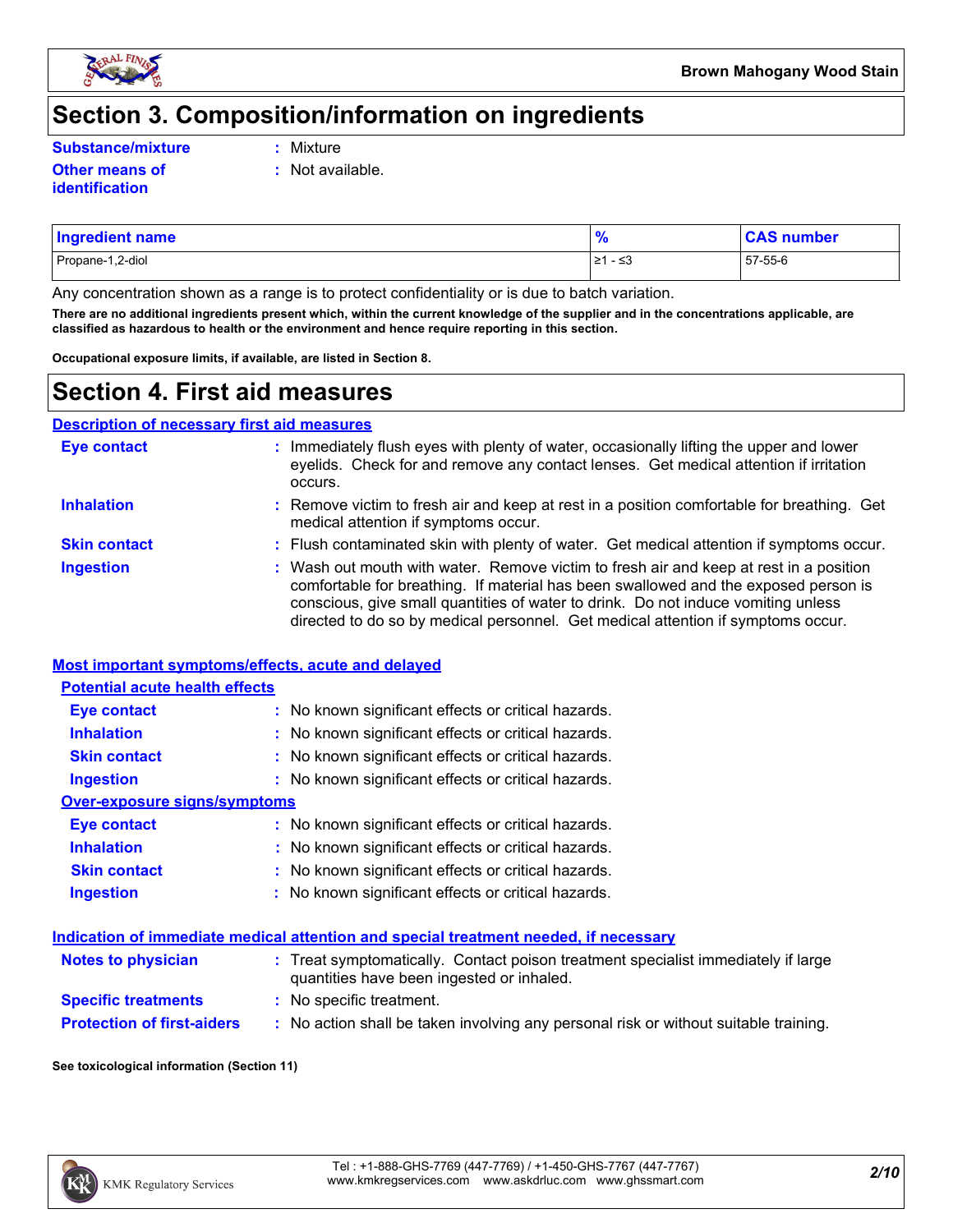

## **Section 5. Fire-fighting measures**

| <b>Extinguishing media</b>                               |                                                                                                                                                                                                     |
|----------------------------------------------------------|-----------------------------------------------------------------------------------------------------------------------------------------------------------------------------------------------------|
| <b>Suitable extinguishing</b><br>media                   | $\therefore$ In case of fire, use water spray (fog), foam, dry chemical or CO <sub>2</sub> .                                                                                                        |
| <b>Unsuitable extinguishing</b><br>media                 | : None known.                                                                                                                                                                                       |
| <b>Specific hazards arising</b><br>from the chemical     | : In a fire or if heated, a pressure increase will occur and the container may burst.                                                                                                               |
| <b>Hazardous thermal</b><br>decomposition products       | : Decomposition products may include the following materials:<br>carbon dioxide<br>carbon monoxide                                                                                                  |
| <b>Special protective actions</b><br>for fire-fighters   | : Promptly isolate the scene by removing all persons from the vicinity of the incident if<br>there is a fire. No action shall be taken involving any personal risk or without suitable<br>training. |
| <b>Special protective</b><br>equipment for fire-fighters | : Fire-fighters should wear appropriate protective equipment and self-contained breathing<br>apparatus (SCBA) with a full face-piece operated in positive pressure mode.                            |

### **Section 6. Accidental release measures**

| <b>Personal precautions, protective equipment and emergency procedures</b> |  |                                                                                                                                                                                                                                                                                                                                                                                                                                                                                                                                                                                            |  |
|----------------------------------------------------------------------------|--|--------------------------------------------------------------------------------------------------------------------------------------------------------------------------------------------------------------------------------------------------------------------------------------------------------------------------------------------------------------------------------------------------------------------------------------------------------------------------------------------------------------------------------------------------------------------------------------------|--|
| For non-emergency<br>personnel                                             |  | : No action shall be taken involving any personal risk or without suitable training.<br>Evacuate surrounding areas. Keep unnecessary and unprotected personnel from<br>entering. Do not touch or walk through spilled material. Put on appropriate personal<br>protective equipment.                                                                                                                                                                                                                                                                                                       |  |
| For emergency responders :                                                 |  | If specialized clothing is required to deal with the spillage, take note of any information in<br>Section 8 on suitable and unsuitable materials. See also the information in "For non-<br>emergency personnel".                                                                                                                                                                                                                                                                                                                                                                           |  |
| <b>Environmental precautions</b>                                           |  | : Avoid dispersal of spilled material and runoff and contact with soil, waterways, drains<br>and sewers. Inform the relevant authorities if the product has caused environmental<br>pollution (sewers, waterways, soil or air).                                                                                                                                                                                                                                                                                                                                                            |  |
| <b>Methods and materials for containment and cleaning up</b>               |  |                                                                                                                                                                                                                                                                                                                                                                                                                                                                                                                                                                                            |  |
| <b>Spill</b>                                                               |  | : Stop leak if without risk. Move containers from spill area. Prevent entry into sewers,<br>water courses, basements or confined areas. Wash spillages into an effluent treatment<br>plant or proceed as follows. Contain and collect spillage with non-combustible,<br>absorbent material e.g. sand, earth, vermiculite or diatomaceous earth and place in<br>container for disposal according to local regulations (see Section 13). Dispose of via a<br>licensed waste disposal contractor. Note: see Section 1 for emergency contact<br>information and Section 13 for waste disposal. |  |

### **Section 7. Handling and storage**

#### **Precautions for safe handling**

| <b>Protective measures</b>                       | : Put on appropriate personal protective equipment (see Section 8).                                                                                                                                                                                                    |
|--------------------------------------------------|------------------------------------------------------------------------------------------------------------------------------------------------------------------------------------------------------------------------------------------------------------------------|
| <b>Advice on general</b><br>occupational hygiene | : Eating, drinking and smoking should be prohibited in areas where this material is<br>handled, stored and processed. Workers should wash hands and face before eating,<br>drinking and smoking. See also Section 8 for additional information on hygiene<br>measures. |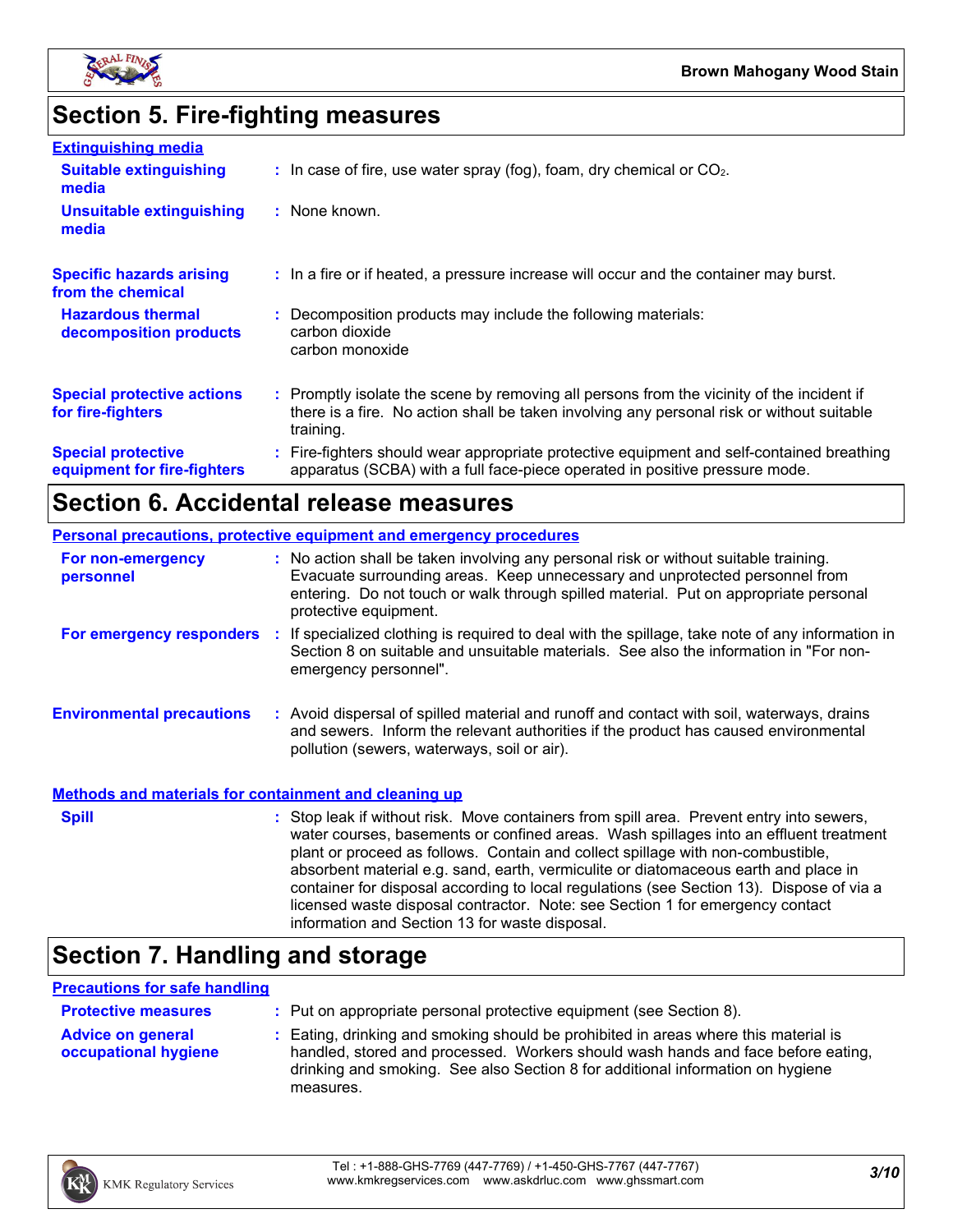

### **Section 7. Handling and storage**

**Conditions for safe storage, including any incompatibilities** Store in accordance with local regulations. Store in original container protected from **:** direct sunlight in a dry, cool and well-ventilated area, away from incompatible materials (see Section 10) and food and drink. Keep container tightly closed and sealed until ready for use. Containers that have been opened must be carefully resealed and kept upright to prevent leakage. Do not store in unlabeled containers. Use appropriate containment to avoid environmental contamination. See Section 10 for incompatible materials before handling or use.

### **Section 8. Exposure controls/personal protection**

#### **Control parameters**

#### **United States**

#### **Occupational exposure limits**

| Ingredient name  | <b>Exposure limits</b>                                                    |
|------------------|---------------------------------------------------------------------------|
| Propane-1,2-diol | AIHA WEEL (United States, 10/2011).<br>TWA: 10 mg/m <sup>3</sup> 8 hours. |

#### **Canada**

#### **Occupational exposure limits**

| <b>Ingredient name</b> | <b>Exposure limits</b>                                                                                                                                                                                          |
|------------------------|-----------------------------------------------------------------------------------------------------------------------------------------------------------------------------------------------------------------|
| Propane-1,2-diol       | CA Ontario Provincial (Canada, 7/2015).<br>TWA: 10 mg/m <sup>3</sup> 8 hours. Form: Aerosol only<br>TWA: 155 mg/m <sup>3</sup> 8 hours. Form: Vapor and aerosol<br>TWA: 50 ppm 8 hours. Form: Vapor and aerosol |

| <b>Appropriate engineering</b><br><b>controls</b> | : Good general ventilation should be sufficient to control worker exposure to airborne<br>contaminants.                                                          |
|---------------------------------------------------|------------------------------------------------------------------------------------------------------------------------------------------------------------------|
| <b>Environmental exposure</b><br><b>controls</b>  | : Emissions from ventilation or work process equipment should be checked to ensure<br>they comply with the requirements of environmental protection legislation. |

| <b>Individual protection measures</b> |                                                                                                                                                                                                                                                                                                                                                                                                   |
|---------------------------------------|---------------------------------------------------------------------------------------------------------------------------------------------------------------------------------------------------------------------------------------------------------------------------------------------------------------------------------------------------------------------------------------------------|
| <b>Hygiene measures</b>               | : Wash hands, forearms and face thoroughly after handling chemical products, before<br>eating, smoking and using the lavatory and at the end of the working period.<br>Appropriate techniques should be used to remove potentially contaminated clothing.<br>Wash contaminated clothing before reusing. Ensure that eyewash stations and safety<br>showers are close to the workstation location. |
| <b>Eye/face protection</b>            | : Safety eyewear complying with an approved standard should be used when a risk<br>assessment indicates this is necessary to avoid exposure to liquid splashes, mists,<br>gases or dusts. If contact is possible, the following protection should be worn, unless<br>the assessment indicates a higher degree of protection: safety glasses with side-shields.                                    |
| <b>Skin protection</b>                |                                                                                                                                                                                                                                                                                                                                                                                                   |
| <b>Hand protection</b>                | : Chemical-resistant, impervious gloves complying with an approved standard should be<br>worn at all times when handling chemical products if a risk assessment indicates this is<br>necessary.                                                                                                                                                                                                   |
| <b>Body protection</b>                | : Personal protective equipment for the body should be selected based on the task being<br>performed and the risks involved and should be approved by a specialist before<br>handling this product.                                                                                                                                                                                               |
| <b>Other skin protection</b>          | : Appropriate footwear and any additional skin protection measures should be selected<br>based on the task being performed and the risks involved and should be approved by a<br>specialist before handling this product.                                                                                                                                                                         |

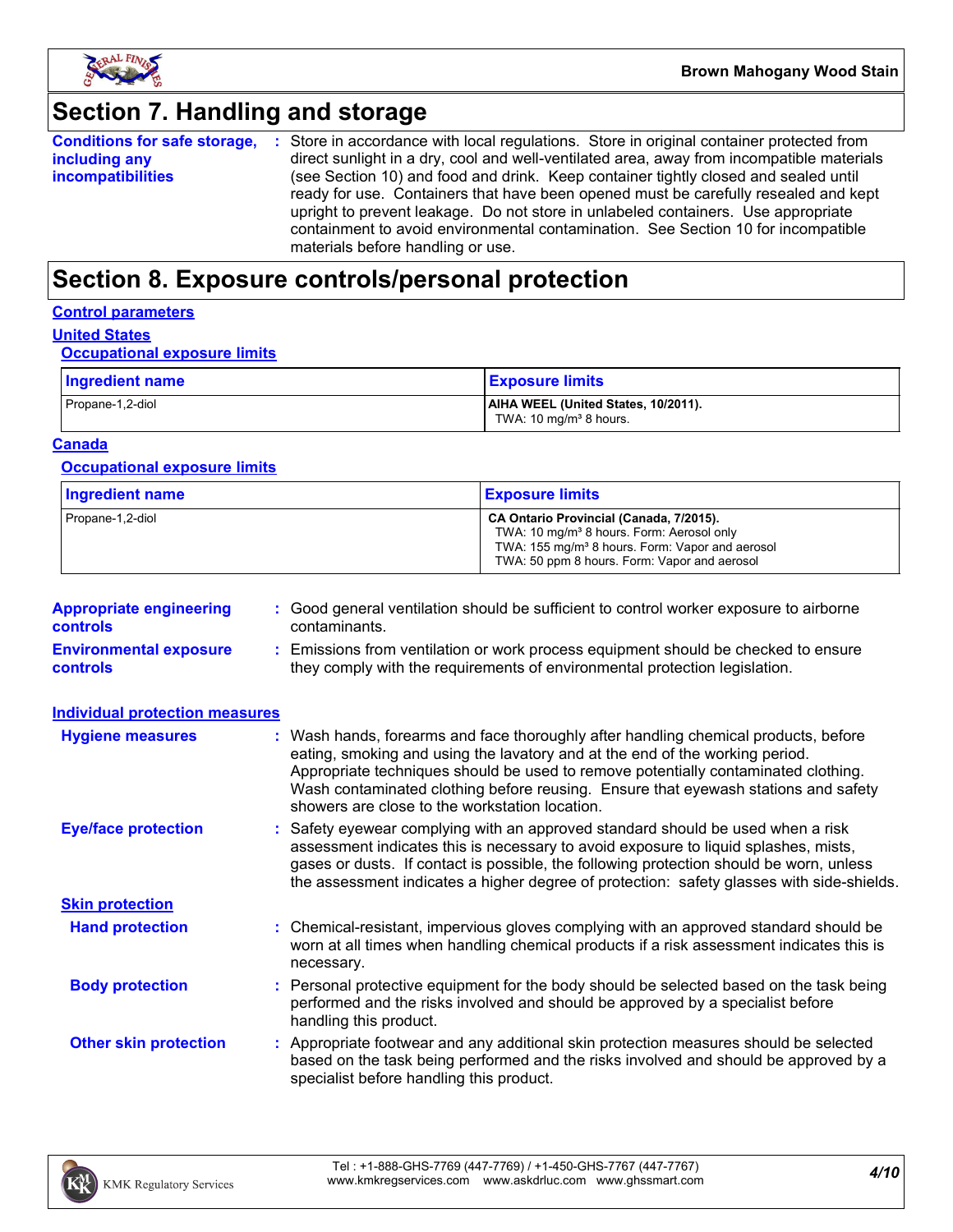

### **Section 8. Exposure controls/personal protection**

Based on the hazard and potential for exposure, select a respirator that meets the appropriate standard or certification. Respirators must be used according to a respiratory protection program to ensure proper fitting, training, and other important aspects of use.

### **Section 9. Physical and chemical properties**

| <b>Appearance</b>                                 |    |                     |
|---------------------------------------------------|----|---------------------|
| <b>Physical state</b>                             |    | Liquid. [Viscous.]  |
| <b>Color</b>                                      |    | Red Brown.          |
| Odor                                              |    | Not available.      |
| <b>Odor threshold</b>                             |    | Not available.      |
| рH                                                |    | 8 to 9              |
| <b>Melting point</b>                              |    | Not available.      |
| <b>Boiling point</b>                              |    | Not available.      |
| <b>Flash point</b>                                |    | Not available.      |
| <b>Evaporation rate</b>                           |    | Not available.      |
| <b>Flammability (solid, gas)</b>                  |    | Not available.      |
| Lower and upper explosive<br>(flammable) limits   |    | Not available.      |
| <b>Vapor pressure</b>                             |    | Not available.      |
| <b>Vapor density</b>                              |    | Not available.      |
| <b>Relative density</b>                           |    | 1.03                |
| <b>Solubility</b>                                 |    | : Soluble in water. |
| <b>Partition coefficient: n-</b><br>octanol/water |    | Not available.      |
| <b>Auto-ignition temperature</b>                  |    | Not available.      |
| <b>Decomposition temperature</b>                  |    | Not available.      |
| <b>Viscosity</b>                                  |    | Not available.      |
| <b>VOC content</b>                                |    | 157.643 g/L         |
| Flow time (ISO 2431)                              | ř. | Not available.      |

### **Section 10. Stability and reactivity**

| <b>Reactivity</b>                            | : No specific test data related to reactivity available for this product or its ingredients.              |
|----------------------------------------------|-----------------------------------------------------------------------------------------------------------|
| <b>Chemical stability</b>                    | : The product is stable.                                                                                  |
| <b>Possibility of hazardous</b><br>reactions | : Under normal conditions of storage and use, hazardous reactions will not occur.                         |
| <b>Conditions to avoid</b>                   | : Protect from freezing.                                                                                  |
| <b>Incompatible materials</b>                | : Reactive or incompatible with the following materials: oxidizing materials.                             |
| <b>Hazardous decomposition</b><br>products   | : Under normal conditions of storage and use, hazardous decomposition products should<br>not be produced. |

*5/10* Tel : +1-888-GHS-7769 (447-7769) / +1-450-GHS-7767 (447-7767) www.kmkregservices.com www.askdrluc.com www.ghssmart.com

**Respiratory protection :**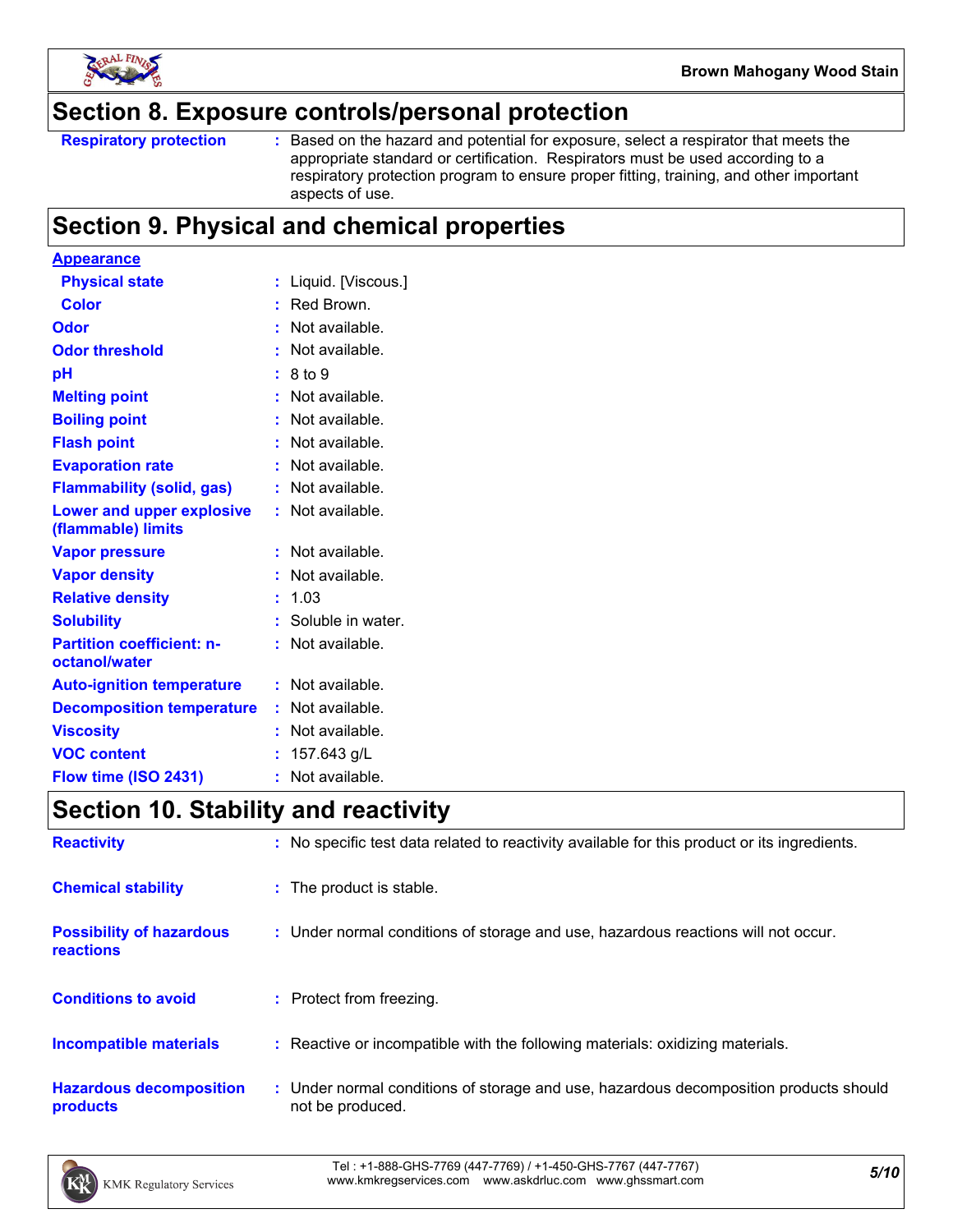

### **Section 11. Toxicological information**

### **Information on toxicological effects**

#### **Acute toxicity**

| <b>Product/ingredient name</b> | Result                   | <b>Species</b> | <b>Dose</b>            | <b>Exposure</b> |  |
|--------------------------------|--------------------------|----------------|------------------------|-----------------|--|
| Propane-1,2-diol               | LD50 Dermal<br>LD50 Oral | Rabbit<br>Rat  | 20800 mg/kg<br>20 g/kg |                 |  |

#### **Irritation/Corrosion**

| <b>Product/ingredient name</b> | <b>Result</b>                                | <b>Species</b>   | <b>Score</b> | <u>  Exposure</u>         | <b>Observation</b> |
|--------------------------------|----------------------------------------------|------------------|--------------|---------------------------|--------------------|
| Propane-1,2-diol               | Eves - Mild irritant<br>Eves - Mild irritant | Rabbit<br>Rabbit |              | 24 hours 500 mg<br>100 mg |                    |
|                                |                                              |                  |              |                           |                    |

#### **Sensitization**

There is no data available.

#### **Mutagenicity**

There is no data available.

#### **Carcinogenicity**

There is no data available.

#### **Reproductive toxicity**

There is no data available.

#### **Teratogenicity**

There is no data available.

#### **Specific target organ toxicity (single exposure)**

There is no data available.

#### **Specific target organ toxicity (repeated exposure)**

There is no data available.

#### **Aspiration hazard**

There is no data available.

| Information on the likely<br>routes of exposure | : Dermal contact. Eye contact. Inhalation. Ingestion. |
|-------------------------------------------------|-------------------------------------------------------|
| <b>Potential acute health effects</b>           |                                                       |
| <b>Eye contact</b>                              | : No known significant effects or critical hazards.   |
| <b>Inhalation</b>                               | : No known significant effects or critical hazards.   |
| <b>Skin contact</b>                             | : No known significant effects or critical hazards.   |

#### **Ingestion :** No known significant effects or critical hazards.

|                    | <u>Symptoms related to the physical, chemical and toxicological characteristics</u> |
|--------------------|-------------------------------------------------------------------------------------|
| <b>Eye contact</b> | : No known significant effects or critical hazards.                                 |

- **Skin contact Inhalation** No known significant effects or critical hazards. **:**
- **Ingestion** No known significant effects or critical hazards. **:**
	- No known significant effects or critical hazards. **:**

#### **Delayed and immediate effects and also chronic effects from short and long term exposure**

| <b>Short term exposure</b>                   |                                                     |
|----------------------------------------------|-----------------------------------------------------|
| <b>Potential immediate</b><br><b>effects</b> | : No known significant effects or critical hazards. |
| <b>Potential delaved effects</b>             | : No known significant effects or critical hazards. |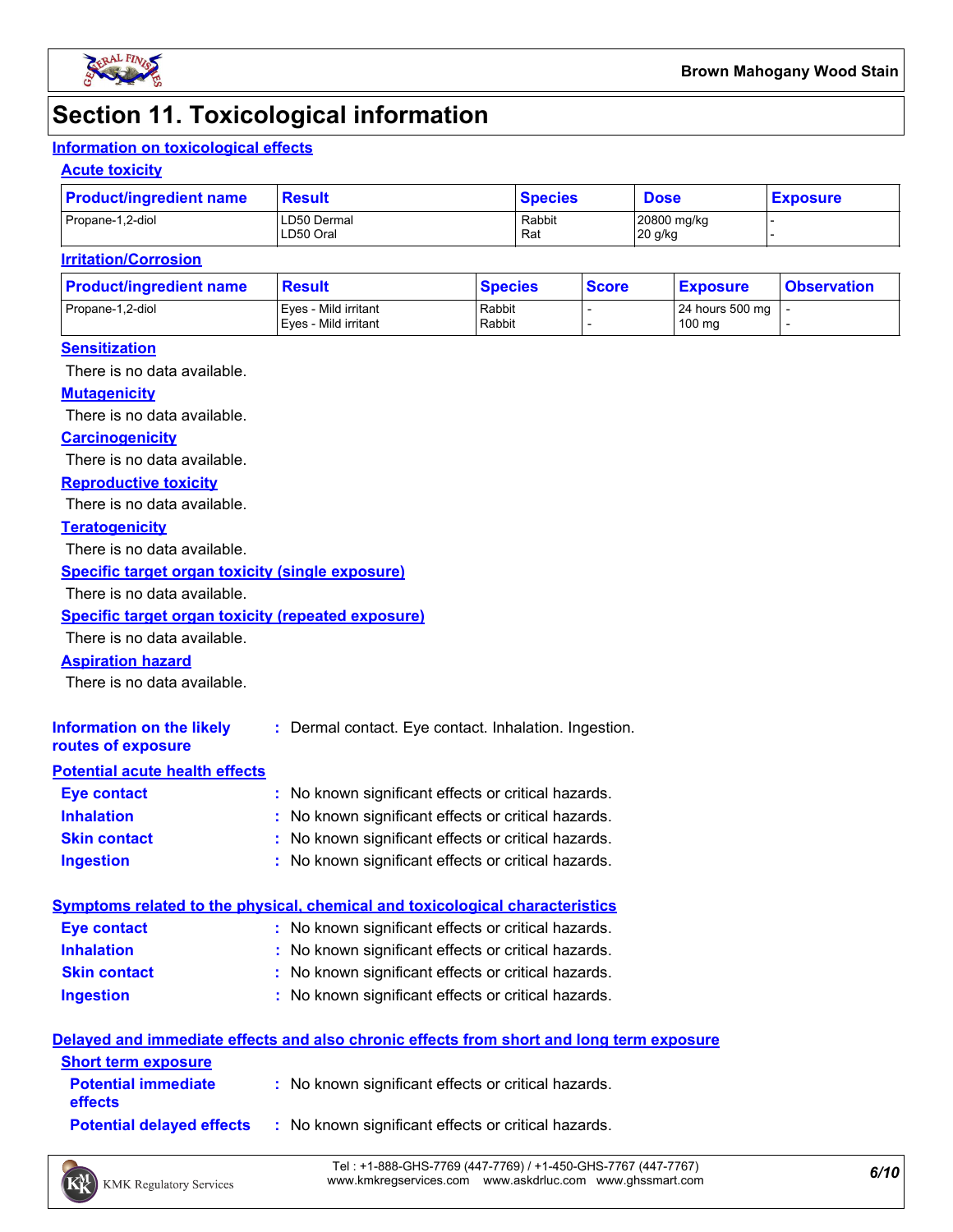

### **Section 11. Toxicological information**

| <b>Long term exposure</b>               |                                                     |
|-----------------------------------------|-----------------------------------------------------|
| <b>Potential immediate</b><br>effects   | : No known significant effects or critical hazards. |
| <b>Potential delayed effects</b>        | : No known significant effects or critical hazards. |
| <b>Potential chronic health effects</b> |                                                     |
| <b>General</b>                          | : No known significant effects or critical hazards. |
| <b>Carcinogenicity</b>                  | : No known significant effects or critical hazards. |
| <b>Mutagenicity</b>                     | : No known significant effects or critical hazards. |
| <b>Teratogenicity</b>                   | : No known significant effects or critical hazards. |
| <b>Developmental effects</b>            | : No known significant effects or critical hazards. |
| <b>Fertility effects</b>                | : No known significant effects or critical hazards. |

#### **Numerical measures of toxicity**

#### **Acute toxicity estimates**

There is no data available.

### **Section 12. Ecological information**

#### **Toxicity**

| <b>Product/ingredient name</b> | <b>Result</b>                       | <b>Species</b>                   | <b>Exposure</b> |
|--------------------------------|-------------------------------------|----------------------------------|-----------------|
| Propane-1,2-diol               | Acute EC50 >110 ppm Fresh water     | I Daphnia - Daphnia magna        | 48 hours        |
|                                | Acute LC50 1020000 ug/L Fresh water | Crustaceans - Ceriodaphnia dubia | 48 hours        |
|                                | Acute LC50 710000 ug/L Fresh water  | Fish - Pimephales promelas       | 96 hours        |

#### **Persistence and degradability**

There is no data available.

#### **Bioaccumulative potential**

| <b>Product/ingredient name</b> | $\mathsf{LogP}_\mathsf{ow}$ | <b>DAC</b><br><b>DUI</b> | <b>Potential</b> |
|--------------------------------|-----------------------------|--------------------------|------------------|
| Propane-1,2-diol               | 07، ا                       |                          | l low            |

#### **Mobility in soil**

| <b>Soil/water partition</b> | : Not available. |
|-----------------------------|------------------|
| <b>coefficient (Koc)</b>    |                  |

#### **Other adverse effects** : No known significant effects or critical hazards.

### **Section 13. Disposal considerations**

#### **Disposal methods :**

The generation of waste should be avoided or minimized wherever possible. Disposal of this product, solutions and any by-products should comply with the requirements of environmental protection and waste disposal legislation and any regional local authority requirements. Dispose of surplus and non-recyclable products via a licensed waste disposal contractor. Waste should not be disposed of untreated to the sewer unless fully compliant with the requirements of all authorities with jurisdiction. Waste packaging should be recycled. Incineration or landfill should only be considered when recycling is not feasible. This material and its container must be disposed of in a safe way. Empty containers or liners may retain some product residues. Avoid dispersal of spilled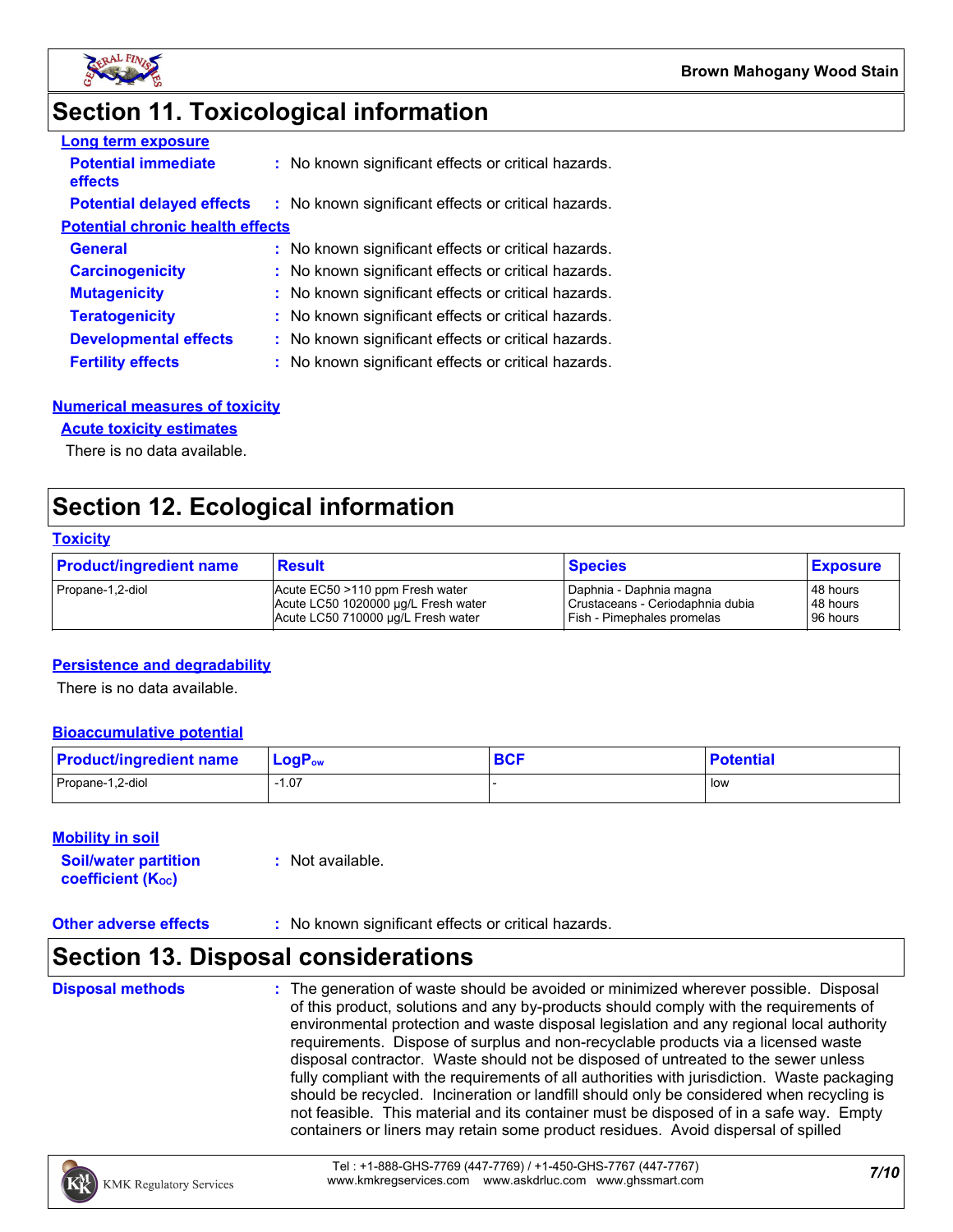

### **Section 13. Disposal considerations**

material and runoff and contact with soil, waterways, drains and sewers.

### **Section 14. Transport information**

|                                      | <b>DOT Classification</b> | <b>TDG Classification</b> | <b>IMDG</b>    | <b>IATA</b>    |
|--------------------------------------|---------------------------|---------------------------|----------------|----------------|
| <b>UN number</b>                     | Not regulated.            | Not regulated.            | Not regulated. | Not regulated. |
| <b>UN proper</b><br>shipping name    |                           |                           |                |                |
| <b>Transport</b><br>hazard class(es) |                           | -                         |                |                |
| <b>Packing group</b>                 |                           |                           |                |                |
| <b>Environmental</b><br>hazards      | No.                       | No.                       | No.            | No.            |

**AERG :** Not applicable.

**Special precautions for user Transport within user's premises:** always transport in closed containers that are **:** upright and secure. Ensure that persons transporting the product know what to do in the event of an accident or spillage.

### **Section 15. Regulatory information**

| <b>U.S. Federal regulations</b>                                                   | : TSCA 8(a) PAIR: Octamethylcyclotetrasiloxane; Poly(oxy-1,2-ethanediyl), $\alpha$ -[4-(1,1,3,3-<br>tetramethylbutyl)phenyl]- $\omega$ -hydroxy-; Poly(oxy-1,2-ethanediyl), $\alpha$ -[(1,1,3,3-<br>tetramethylbutyl)phenyl]-ω-hydroxy- |
|-----------------------------------------------------------------------------------|-----------------------------------------------------------------------------------------------------------------------------------------------------------------------------------------------------------------------------------------|
|                                                                                   | <b>TSCA 8(a) CDR Exempt/Partial exemption: Not determined</b>                                                                                                                                                                           |
|                                                                                   | United States inventory (TSCA 8b): All components are listed or exempted.                                                                                                                                                               |
|                                                                                   | Commerce control list precursor: 2,2',2"-Nitrilotriethanol                                                                                                                                                                              |
|                                                                                   | Clean Water Act (CWA) 311: Propionic acid; Propylene oxide; Cyclohexane                                                                                                                                                                 |
| <b>Clean Air Act Section 112</b><br>(b) Hazardous Air<br><b>Pollutants (HAPs)</b> | : Listed                                                                                                                                                                                                                                |
| <b>Clean Air Act Section 602</b><br><b>Class I Substances</b>                     | : Not listed                                                                                                                                                                                                                            |
| <b>Clean Air Act Section 602</b><br><b>Class II Substances</b>                    | : Not listed                                                                                                                                                                                                                            |
| <b>DEA List I Chemicals</b><br><b>(Precursor Chemicals)</b>                       | : Not listed                                                                                                                                                                                                                            |
| <b>DEA List II Chemicals</b><br><b>(Essential Chemicals)</b>                      | : Not listed                                                                                                                                                                                                                            |
| <b>SARA 302/304</b>                                                               |                                                                                                                                                                                                                                         |
| <b>Composition/information on ingredients</b>                                     |                                                                                                                                                                                                                                         |

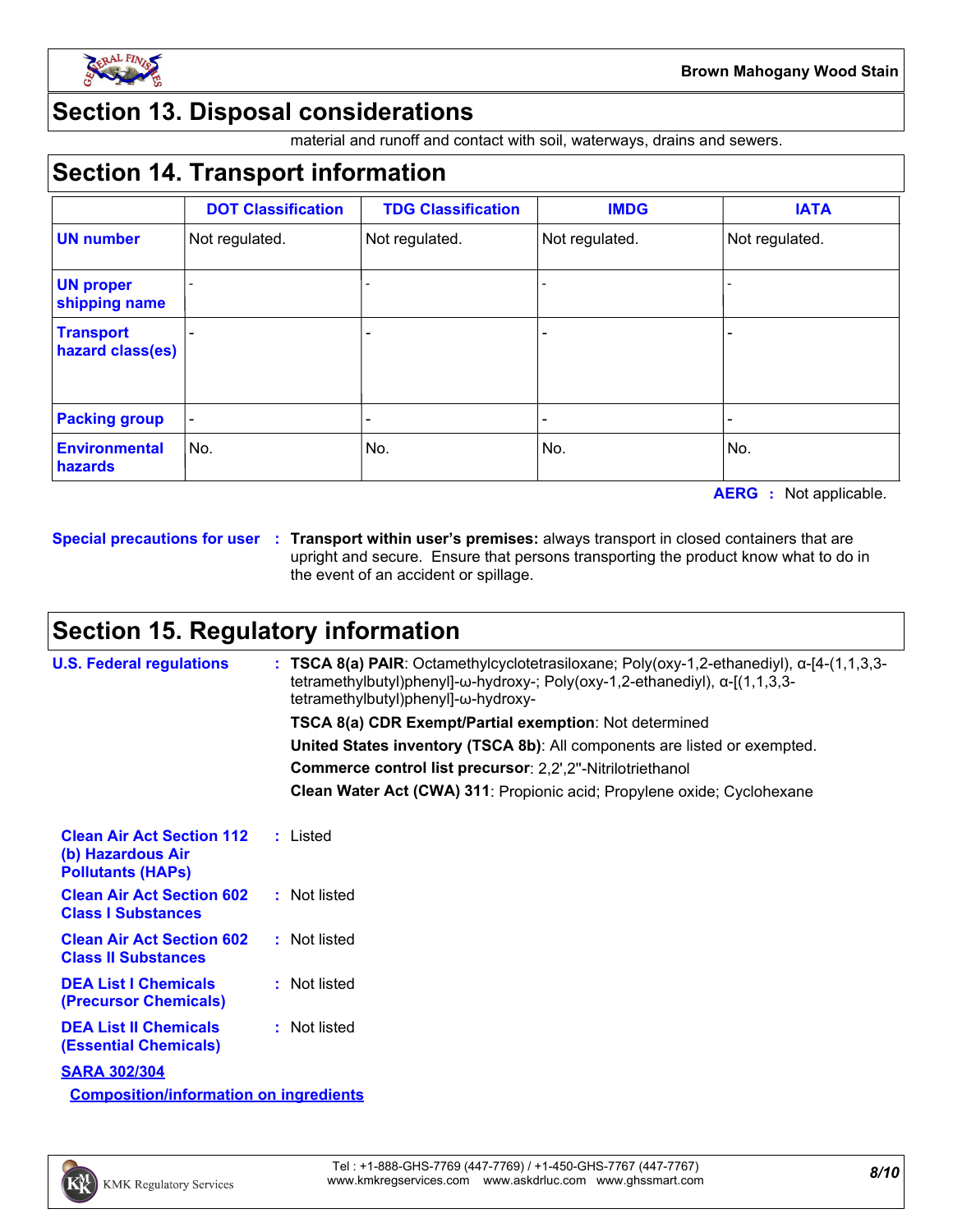

### **Section 15. Regulatory information**

|                 |            | <b>SARA 302 TPQ</b> |           | <b>SARA 304 RQ</b> |           |
|-----------------|------------|---------------------|-----------|--------------------|-----------|
| <b>Name</b>     | <b>EHS</b> | (lbs)               | (gallons) | (lbs)              | (gallons) |
| Hydrazine       | Yes.       | 1000                | 119.9     |                    | 0.12      |
| Ethylene oxide  | Yes.       | 1000                |           | 10                 | -         |
| Propylene oxide | Yes.       | 10000               | 1444.3    | 100                | 14.4      |

**SARA 304 RQ :** 4194895.8 lbs / 1904482.7 kg [488457.4 gal / 1849012.3 L]

#### **SARA 311/312**

**Classification :** Not applicable.

#### **Composition/information on ingredients**

| <b>Name</b>      | <b>Classification</b>                            |
|------------------|--------------------------------------------------|
| Propane-1,2-diol | SERIOUS EYE DAMAGE/ EYE IRRITATION - Category 2A |

#### **SARA 313**

There is no data available.

#### **State regulations**

**Massachusetts :**

: None of the components are listed. **New York :** None of the components are listed.

**New Jersey :** The following components are listed: Propane-1,2-diol

**Pennsylvania :** The following components are listed: Propane-1,2-diol

#### **California Prop. 65**

**A WARNING**: This product can expose you to Ethylene oxide, which is known to the State of California to cause cancer and birth defects or other reproductive harm. This product can expose you to chemicals including Hydrazine, 1,4-Dioxane, Propylene oxide, which are known to the State of California to cause cancer, and Ethanediol, which is known to the State of California to cause birth defects or other reproductive harm. For more information go to www. P65Warnings.ca.gov.

| Ingredient name | No significant risk<br><b>level</b> | <b>Maximum</b><br>acceptable dosage<br><b>level</b> |  |
|-----------------|-------------------------------------|-----------------------------------------------------|--|
| Hydrazine       | Yes.                                |                                                     |  |
| 1,4-Dioxane     | Yes.                                |                                                     |  |
| Ethylene oxide  | Yes.                                | Yes.                                                |  |
| Propylene oxide |                                     |                                                     |  |
| Ethanediol      |                                     | Yes.                                                |  |

#### **Canada**

**Canadian lists**

**Canadian NPRI :** None of the components are listed.

**CEPA Toxic substances :** None of the components are listed.

**:** Not determined.

**Canada inventory (DSL NDSL)**